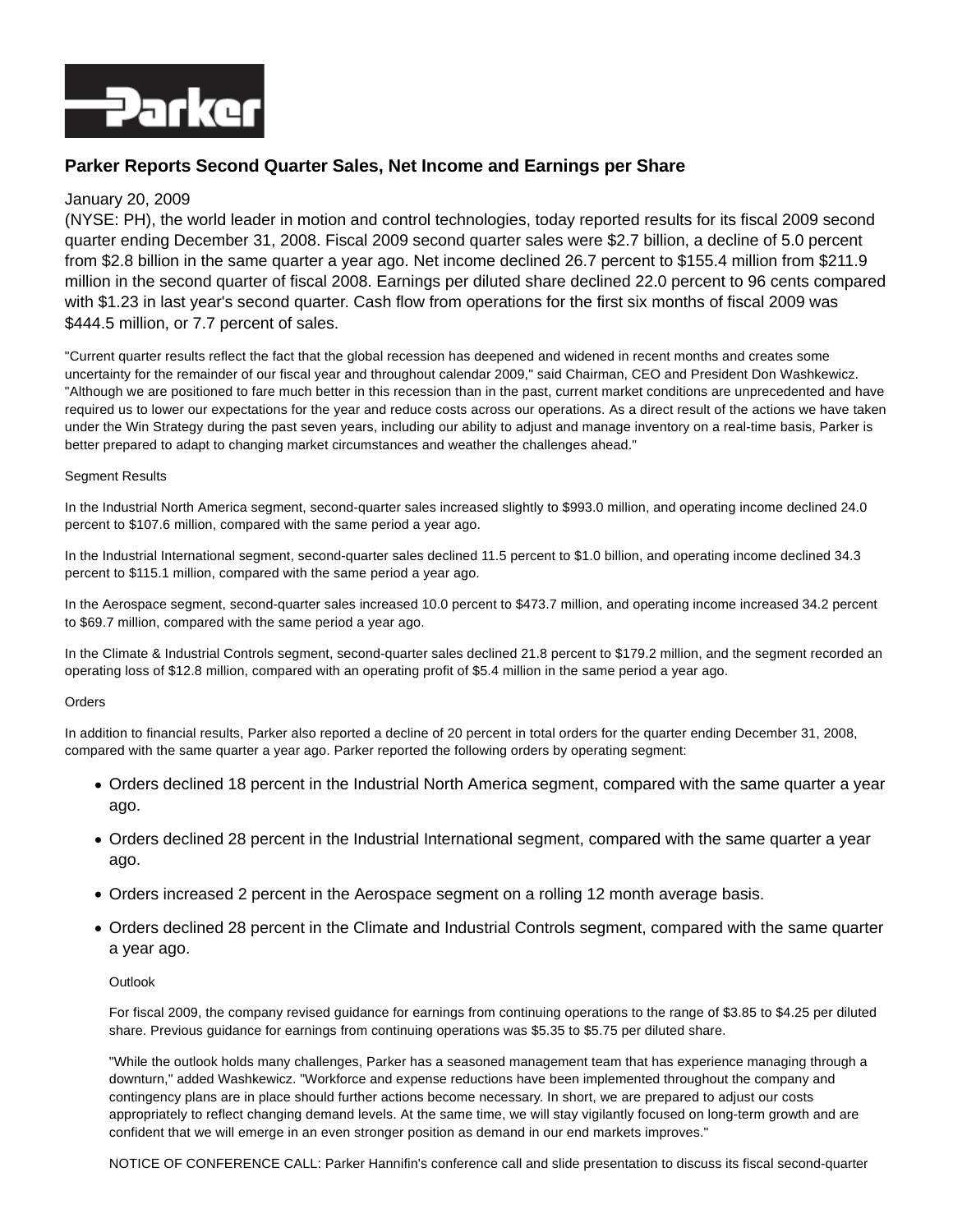results are available to all interested parties via live webcast today at 10:00 a.m. ET, on the company's investor information web site, http://www.phstock.com. To access the call, click on the "Live Webcast" link. From this link, users also may complete a pre-call system test and register for e-mail notification of future events and information available from Parker.

With annual sales exceeding \$12 billion, Parker Hannifin is the world's leading diversified manufacturer of motion and control technologies and systems, providing precision-engineered solutions for a wide variety of mobile, industrial and aerospace markets. The company employs approximately 62,000 people in 48 countries around the world. Parker has increased its annual dividends paid to shareholders for 52 consecutive years, among the top five longest-running dividend-increase records in the S&P 500 index. For more information, visit the company's web site at http://www.parker.com, or its investor information site at http://www.phstock.com.

#### Notes on Orders

Orders provide near-term perspective on the company's outlook, particularly when viewed in the context of prior and future quarterly order rates. However, orders are not in themselves an indication of future performance. All comparisons are at constant currency exchange rates, with the prior year restated to the current-year rates. All exclude acquisitions until they can be reflected in both the numerator and denominator. Aerospace comparisons are rolling 12-month average computations. The Total Parker orders number is derived from a weighted average of the year-over-year quarterly percent change in orders for the Industrial North America, Industrial International, and Climate and Industrial Controls segments, and the year- over-year 12-month rolling average of orders in the Aerospace segment.

#### Forward-Looking Statements

Forward-looking statements contained in this and other written and oral reports are made based on known events and circumstances at the time of release, and as such, are subject in the future to unforeseen uncertainties and risks. All statements regarding future performance, earnings projections, events or developments are forward-looking statements. It is possible that the future performance and earnings projections of the company and individual segments may differ materially from current expectations, depending on economic conditions within its mobile, industrial and aerospace markets, and the company's ability to maintain and achieve anticipated benefits associated with announced realignment activities, strategic initiatives to improve operating margins, actions taken to combat the effects of the current recession, and growth, innovation and global diversification initiatives. A change in economic conditions in individual markets may have a particularly volatile effect on segment results. Among the other factors which may affect future performance are: changes in business relationships with and purchases by or from major customers or suppliers, including delays or cancellations in shipments or significant changes in financial condition; uncertainties surrounding timing, successful completion or integration of acquisitions; threats associated with and efforts to combat terrorism; uncertainties surrounding the ultimate resolution of outstanding legal proceedings; competitive market conditions and resulting effects on sales and pricing; increases in raw material costs that cannot be recovered in product pricing; the company's ability to manage costs related to employee retirement and health care benefits and insurance; and global economic factors, including manufacturing activity, air travel trends, currency exchange rates, difficulties entering new markets and general economic conditions such as inflation, deflation, interest rates and credit availability. The company makes these statements as of the date of this disclosure, and undertakes no obligation to update them.

## PARKER HANNIFIN CORPORATION - DECEMBER 31, 2008 CONSOLIDATED STATEMENT OF INCOME

| (Unaudited)                            |             | Three Months Ended | Six Months Ended |              |
|----------------------------------------|-------------|--------------------|------------------|--------------|
| (Dollars in thousands                  |             | December 31,       |                  | December 31, |
| except per share<br>amounts)           | 2008        | 2007               | 2008             | 2007         |
| Net sales                              | \$2,688,656 | \$2,829,060        | \$5,753,344      | \$5,616,316  |
| Cost of sales                          | 2,121,450   | 2,194,137          | 4,458,672        | 4,316,434    |
| Gross profit                           | 567,206     | 634,923            | 1,294,672        | 1,299,882    |
| Selling, general<br>and administrative |             |                    |                  |              |
| expenses                               | 337,183     | 318,961            | 669,866          | 643,922      |
| Interest expense                       | 30,307      | 26,016             | 58,403           | 48,437       |
| Other expense                          |             |                    |                  |              |
| (income), net                          | 1,843       | (6, 224)           | 11,801           | (6, 389)     |
| Income before                          |             |                    |                  |              |
| income taxes                           | 197,873     | 296,170            | 554,602          | 613,912      |
| Income taxes                           | 42,472      | 84,307             | 149,025          | 172,452      |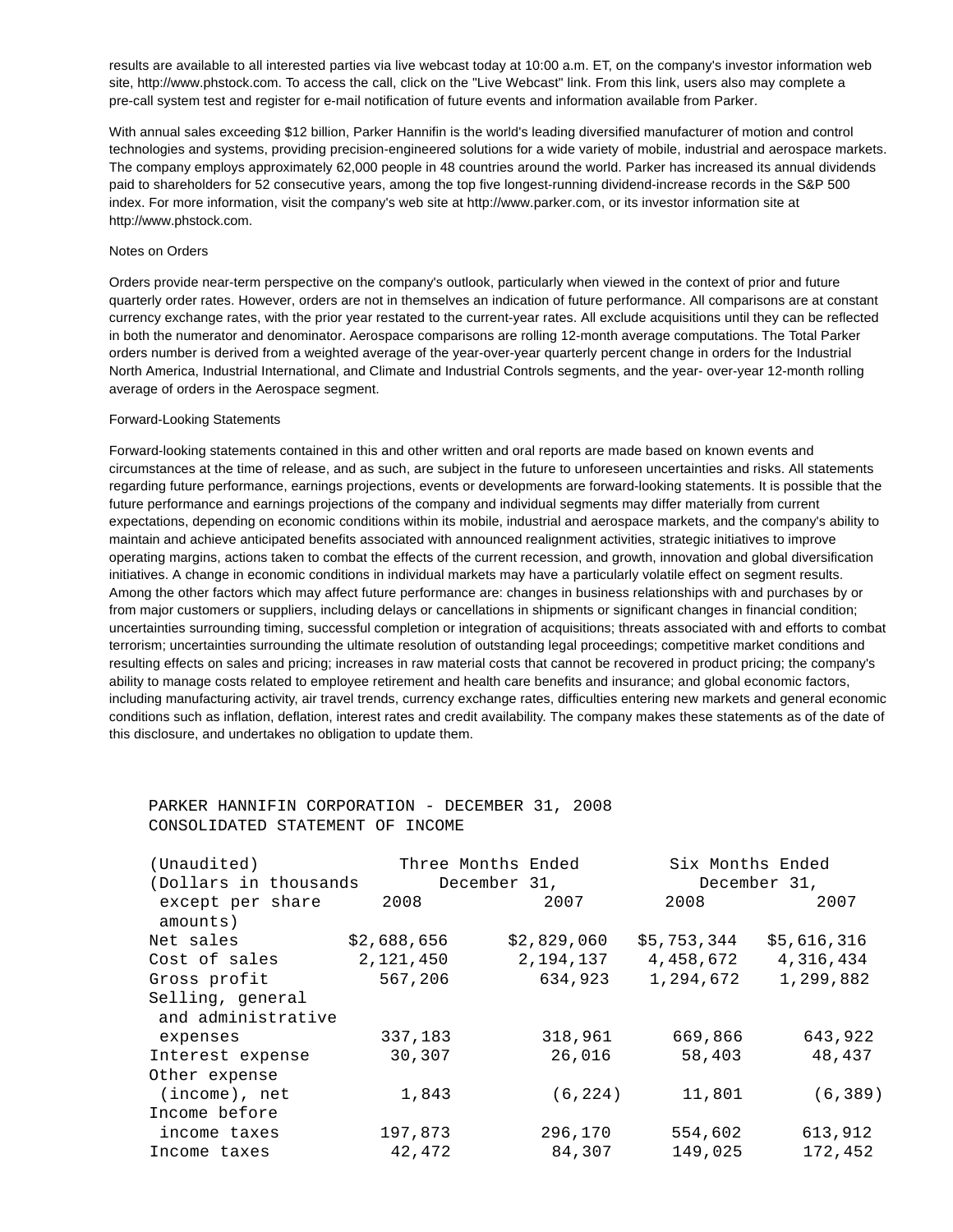| Net income                                              | \$155,401            | \$211,863            | \$405,577               | \$441,460                                                                                 |
|---------------------------------------------------------|----------------------|----------------------|-------------------------|-------------------------------------------------------------------------------------------|
| Earnings per share:                                     |                      |                      |                         |                                                                                           |
| Basic earnings                                          |                      |                      |                         |                                                                                           |
| per share                                               | \$.97                | \$1.26               | \$2.49                  | \$2.61                                                                                    |
| Diluted earnings                                        |                      |                      |                         |                                                                                           |
| per share                                               | \$.96                | \$1.23               | \$2.47                  | \$2.56                                                                                    |
| Average shares                                          |                      |                      |                         |                                                                                           |
| outstanding during                                      |                      |                      |                         |                                                                                           |
| period - Basic                                          | 160,839,120          | 168,063,375          | 162,627,269             | 168,923,092                                                                               |
| Average shares                                          |                      |                      |                         |                                                                                           |
| outstanding                                             |                      |                      |                         |                                                                                           |
| during period -<br>Diluted                              | 161,755,586          | 171,993,863          | 164,272,066             | 172,456,317                                                                               |
|                                                         |                      |                      |                         |                                                                                           |
| Cash dividends                                          |                      |                      |                         |                                                                                           |
| per common share                                        | \$.25                | \$.21                | \$.50                   | \$.42                                                                                     |
|                                                         |                      |                      |                         |                                                                                           |
|                                                         |                      |                      |                         |                                                                                           |
| BUSINESS SEGMENT INFORMATION BY INDUSTRY<br>(Unaudited) |                      | Three Months Ended   |                         | Six Months Ended                                                                          |
| (Dollars in thousands)                                  |                      | December 31,         |                         | December 31,                                                                              |
|                                                         | 2008                 | 2007                 | 2008                    | 2007                                                                                      |
| Net sales                                               |                      |                      |                         |                                                                                           |
| Industrial:                                             |                      |                      |                         |                                                                                           |
| North America                                           | \$993,040            | \$991,419            | \$2,100,117             | \$1,997,247                                                                               |
|                                                         |                      |                      |                         |                                                                                           |
| International                                           |                      |                      |                         |                                                                                           |
| Aerospace                                               | 1,042,741<br>473,667 | 1,177,749<br>430,698 | 2,265,933<br>952,140    |                                                                                           |
| Climate & Industrial                                    |                      |                      |                         |                                                                                           |
| Controls                                                | 179,208              | 229,194              | 435,154                 |                                                                                           |
| Total                                                   | \$2,688,656          | \$2,829,060          | \$5,753,344 \$5,616,316 |                                                                                           |
| Segment operating income                                |                      |                      |                         |                                                                                           |
| Industrial:                                             |                      |                      |                         |                                                                                           |
| North America                                           | \$107,615            | \$141,680            | \$268,101               |                                                                                           |
| International                                           | 115,122              | 175,227              | 318,074                 |                                                                                           |
| Aerospace                                               | 69,658               | 51,917               | 137,806                 |                                                                                           |
| Climate & Industrial                                    |                      |                      |                         |                                                                                           |
| Controls                                                | (12, 814)            | 5,421                | 2,685                   |                                                                                           |
| Total segment operating                                 |                      |                      |                         |                                                                                           |
| income                                                  | \$279,581            | \$374,245            | \$726,666               |                                                                                           |
| Corporate general and                                   |                      |                      |                         | 2,278,637<br>857,988<br>482,444<br>\$296,862<br>358,660<br>109,353<br>20,927<br>\$785,802 |
| administrative expenses                                 | 42,372               | 40,039               | 82,746                  | 85,348                                                                                    |
| Income from operations                                  |                      |                      |                         |                                                                                           |
| before interest expense                                 |                      |                      |                         |                                                                                           |
| and other                                               | 237,209              | 334,206              | 643,920                 | 700,454                                                                                   |
| Interest expense<br>Other expense                       | 30,307<br>9,029      | 26,016<br>12,020     | 58,403<br>30,915        | 48,437<br>38,105                                                                          |

 PARKER HANNIFIN CORPORATION - DECEMBER 31, 2008 CONSOLIDATED BALANCE SHEET (Unaudited) (Dollars in thousands) December 31, 2008 2007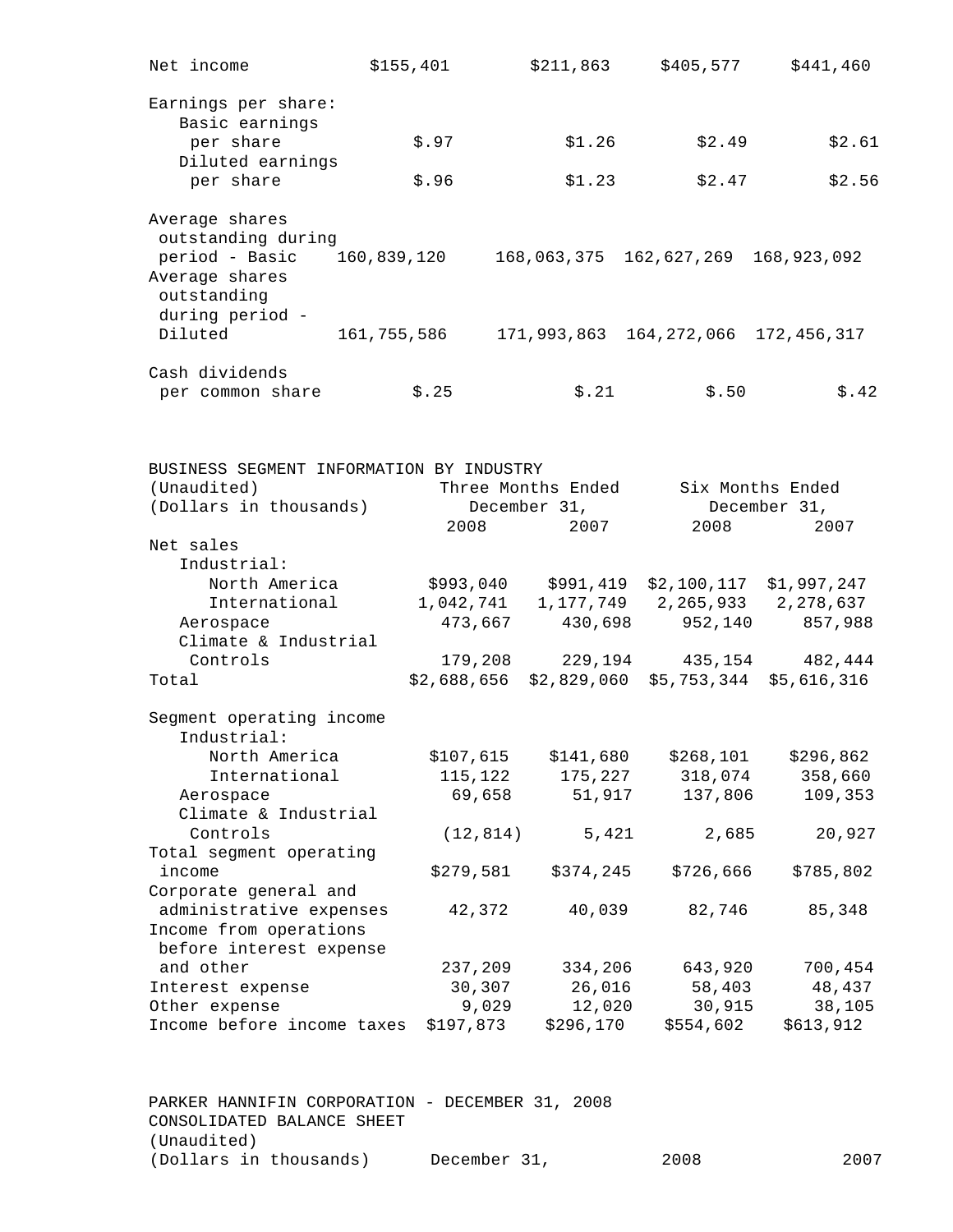| Assets                                     |                |             |
|--------------------------------------------|----------------|-------------|
| Current assets:                            |                |             |
| Cash and cash equivalents                  | \$261,990      | \$197,650   |
| Accounts receivable, net                   | 1,682,338      | 1,745,683   |
| Inventories                                | 1,519,651      | 1,477,267   |
| Prepaid expenses                           | 69,498         | 63,774      |
| Deferred income taxes                      | 145,131        | 137,206     |
| Total current assets                       | 3,678,608      | 3,621,580   |
| Plant and equipment, net                   | 1,888,023      | 1,804,979   |
| Goodwill                                   | 2,884,187      | 2,669,678   |
| Intangible assets, net                     | 1,236,724      | 627,702     |
| Other assets                               | 427,649        | 493,567     |
| Total assets                               | \$10, 115, 191 | \$9,217,506 |
| Liabilities and shareholders' equity       |                |             |
| Current liabilities:                       |                |             |
| Notes payable                              | \$1,022,112    | \$865,058   |
| Accounts payable                           | 751,942        | 756,495     |
| Accrued liabilities                        | 777,462        | 770,016     |
| Accrued domestic and foreign taxes         | 116,183        | 104,919     |
| Total current liabilities                  | 2,667,699      | 2,496,488   |
| Long-term debt                             | 1,882,693      | 1,151,469   |
| Pensions and other postretirement benefits | 480,561        | 361,605     |
| Deferred income taxes                      | 216,131        | 118,203     |
| Other liabilities                          | 286,426        | 312,505     |
| Shareholders' equity                       | 4,581,681      | 4,777,236   |

Total liabilities and shareholders' equity \$10,115,191 \$9,217,506

| CONSOLIDATED STATEMENT OF CASH FLOWS      |                               |            |
|-------------------------------------------|-------------------------------|------------|
| (Unaudited)                               | Six Months Ended December 31, |            |
| (Dollars in thousands)                    | 2008                          | 2007       |
| Cash flows from operating activities:     |                               |            |
| Net income                                | \$405,577                     | \$441,460  |
| Depreciation and amortization             | 175,885                       | 155,146    |
| Stock-based compensation                  | 28,451                        | 30,086     |
| Net change in receivables,                |                               |            |
| inventories, and trade payables           | 72,151                        | (90, 157)  |
| Net change in other assets and            |                               |            |
| liabilities                               | (247, 558)                    | (42, 674)  |
| Other, net                                | 10,009                        | (20, 260)  |
| Net cash provided by operating activities | 444,515                       | 473,601    |
| Cash flows from investing activities:     |                               |            |
| Acquisitions (net of cash of \$24,191     |                               |            |
| in 2008 and \$11,396 in 2007)             | (705, 128)                    | (463, 051) |
| Capital expenditures                      | (174, 391)                    | (118, 742) |
| Proceeds from sale of plant and equipment | 10,550                        | 13,571     |
| Other, net                                | (2, 973)                      | (2, 701)   |
| Net cash (used in) investing activities   | (871, 942)                    | (570, 923) |
| Cash flows from financing activities:     |                               |            |
| Net (payments for) common share activity  | (430, 080)                    | (475, 943) |
| Net proceeds from debt                    | 911,428                       | 670,344    |
| Dividends                                 | (81, 331)                     | (71, 867)  |
| Net cash provided by financing activities | 400,017                       | 122,534    |
| Effect of exchange rate changes on cash   | (36, 648)                     | (268)      |
| Net (decrease) increase in cash and       |                               |            |
| cash equivalents                          | (64, 058)                     | 24,944     |
|                                           |                               |            |